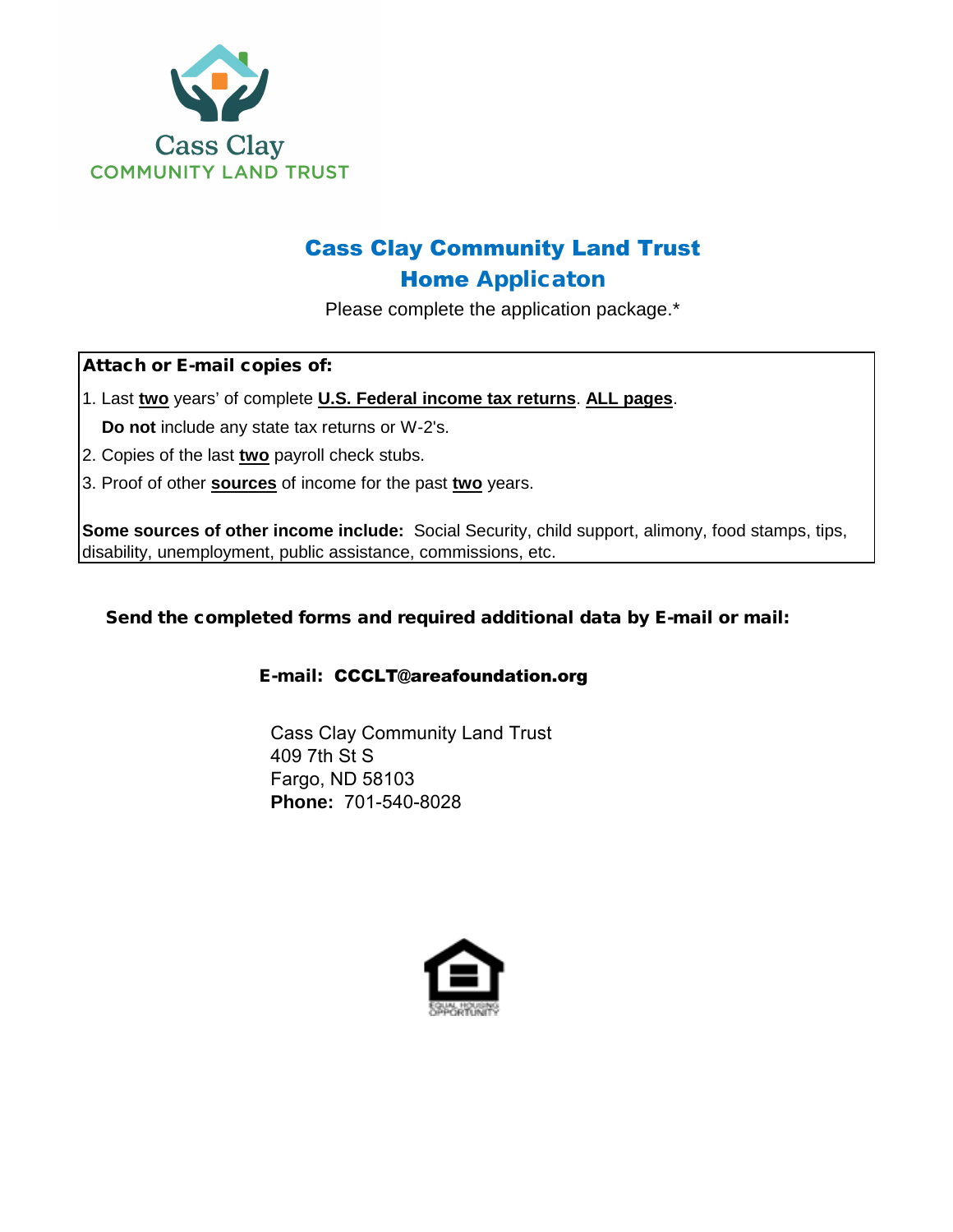| <b>HOUSING DATA</b>                                                                                                                                                                                                            |                                                                                                                              |  |  |
|--------------------------------------------------------------------------------------------------------------------------------------------------------------------------------------------------------------------------------|------------------------------------------------------------------------------------------------------------------------------|--|--|
| <b>BUYER</b>                                                                                                                                                                                                                   | <b>CO-BUYER</b> (or other adult in household)                                                                                |  |  |
|                                                                                                                                                                                                                                |                                                                                                                              |  |  |
|                                                                                                                                                                                                                                |                                                                                                                              |  |  |
|                                                                                                                                                                                                                                |                                                                                                                              |  |  |
|                                                                                                                                                                                                                                |                                                                                                                              |  |  |
|                                                                                                                                                                                                                                |                                                                                                                              |  |  |
|                                                                                                                                                                                                                                |                                                                                                                              |  |  |
|                                                                                                                                                                                                                                |                                                                                                                              |  |  |
|                                                                                                                                                                                                                                |                                                                                                                              |  |  |
|                                                                                                                                                                                                                                |                                                                                                                              |  |  |
| Family/Friends<br>$\Box$ Rent<br>$\Box$ Own Home                                                                                                                                                                               | l _l Rent<br>$\Box$ Own Home<br>$\Box$ Family/Friends                                                                        |  |  |
| Monthly Rent/Mortgage Payment \$                                                                                                                                                                                               | Monthly Rent/Mortgage Payment \$                                                                                             |  |  |
| Buyer Contribution per month \$                                                                                                                                                                                                | Co-Buyer Contribution per month \$                                                                                           |  |  |
|                                                                                                                                                                                                                                |                                                                                                                              |  |  |
|                                                                                                                                                                                                                                |                                                                                                                              |  |  |
|                                                                                                                                                                                                                                |                                                                                                                              |  |  |
| Phone: (home) and the contract of the contract of the contract of the contract of the contract of the contract of the contract of the contract of the contract of the contract of the contract of the contract of the contract |                                                                                                                              |  |  |
|                                                                                                                                                                                                                                |                                                                                                                              |  |  |
|                                                                                                                                                                                                                                |                                                                                                                              |  |  |
|                                                                                                                                                                                                                                |                                                                                                                              |  |  |
|                                                                                                                                                                                                                                |                                                                                                                              |  |  |
| Family/Friends<br>$\bigsqcup$ Rent<br>$\Box$ Own Home                                                                                                                                                                          | Family/Friends<br>$\Box$ Rent<br>$\Box$ Own Home                                                                             |  |  |
|                                                                                                                                                                                                                                | Monthly Rent/Mortgage Payment \$                                                                                             |  |  |
| Buyer Contribution per month \$                                                                                                                                                                                                |                                                                                                                              |  |  |
| Source of referral                                                                                                                                                                                                             | Source of referral                                                                                                           |  |  |
| Lender (specify): _                                                                                                                                                                                                            | п<br>$\Box$ Lender (specify):__<br>the control of the control of the control of the control of the control of the control of |  |  |
|                                                                                                                                                                                                                                |                                                                                                                              |  |  |
|                                                                                                                                                                                                                                |                                                                                                                              |  |  |
| Flyer/Brochure<br>Newspaper                                                                                                                                                                                                    | □ Flyer/Brochure<br>JNewspaper                                                                                               |  |  |
| Landlord<br><b>Friend/Relative</b>                                                                                                                                                                                             | Friend/Relative<br>$\Box$ Landlord                                                                                           |  |  |
| <b>Other:</b> _________                                                                                                                                                                                                        | $\Box$ Other: $\Box$ Other: $\Box$ Other: $\Box$                                                                             |  |  |
| $\vert$ Yes $\vert$ No<br>Are you a previous applicant of Cass Clay CLT?                                                                                                                                                       | $\bigsqcup$ Yes $\bigsqcup$ No<br>Are you a previous applicant of Cass Clay CLT?                                             |  |  |
|                                                                                                                                                                                                                                |                                                                                                                              |  |  |
|                                                                                                                                                                                                                                |                                                                                                                              |  |  |
| Have you owned a home within the past 3 years?<br>Yes<br>No                                                                                                                                                                    | Have you owned a home within the past 3 years?<br><b>No</b><br>⊥Yes                                                          |  |  |
| If "Yes": dates from _____________<br>to                                                                                                                                                                                       | If "Yes": dates from ________<br>to                                                                                          |  |  |
| <b>No</b><br>Have you ever owned a home?<br>Yes                                                                                                                                                                                | <b>No</b><br>Have you ever owned a home?<br>Yes                                                                              |  |  |
| Are you a first generation buyer?<br>Yes<br>No                                                                                                                                                                                 | Are you a first generation buyer?<br>Yes<br>No                                                                               |  |  |
| Home Buyer Workshop Participant?<br>Yes<br>No                                                                                                                                                                                  | Home Buyer Workshop Participant?<br>Yes<br>No                                                                                |  |  |
|                                                                                                                                                                                                                                |                                                                                                                              |  |  |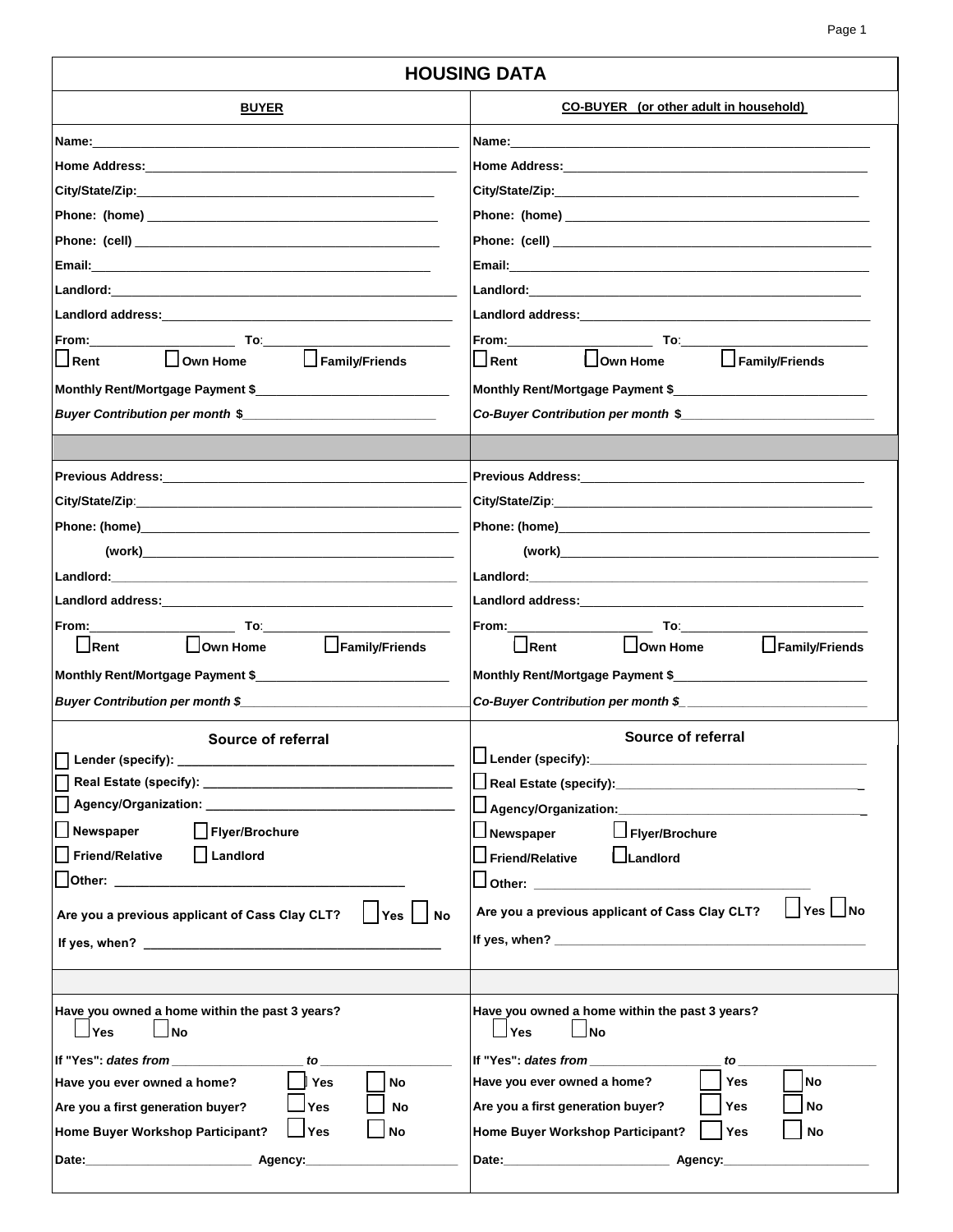| <b>PERSONAL DATA</b>                                                                                               |                                                                                                             |  |  |
|--------------------------------------------------------------------------------------------------------------------|-------------------------------------------------------------------------------------------------------------|--|--|
| <b>BUYER</b>                                                                                                       | CO-BUYER (or other adult in household)                                                                      |  |  |
|                                                                                                                    |                                                                                                             |  |  |
| Social Security Number:<br><u>Social Security Number:</u><br>$\Box$ F<br>Sex:<br>M<br>Birth Date: ________________ | Social Security Number:______________<br>$Sex: \blacksquare M \square F$<br>Birth Date: <b>Example 2014</b> |  |  |
| U.S. Citizenship:                                                                                                  | U.S. Citizenship:                                                                                           |  |  |
| $\Box$ U.S. Citizen                                                                                                | $\Box$ U.S. Citizen                                                                                         |  |  |
| $\sqcup$ Resident Alien                                                                                            | $\sqcup$ Resident Alien                                                                                     |  |  |
| □ Other Resident Status                                                                                            | $\square$ Other Resident Status                                                                             |  |  |
| If not born in U.S., how long lived in the U.S.A.?_____                                                            | If not born in U.S., how long lived in the U.S.A.?____                                                      |  |  |
| U White Non-Hispanic                                                                                               | U White Non-Hispanic                                                                                        |  |  |
| $\Box$ Hispanic                                                                                                    | $\Box$ Hispanic                                                                                             |  |  |
| $\Box$ White Non-Hispanic                                                                                          | $\Box$ White Non-Hispanic                                                                                   |  |  |
| □ Black Non-Hispanic                                                                                               | $\Box$ Black Non-Hispanic                                                                                   |  |  |
| $\square$ American Indian/Alaskan Native                                                                           | $\sqcup$ American Indian/Alaskan Native                                                                     |  |  |
| $\square$ Asian/Pacific Islander                                                                                   | $\square$ Asian/Pacific Islander                                                                            |  |  |
| $\Box$ Other (specify)                                                                                             | $\Box$ Other (specify)                                                                                      |  |  |
| Language Spoken:                                                                                                   | Language Spoken:                                                                                            |  |  |
| $\square$ English                                                                                                  | $\square$ English                                                                                           |  |  |
| $\square$ Spanish                                                                                                  | $\square$ Spanish                                                                                           |  |  |
| $\square$ Nepali                                                                                                   | $\square$ Nepali                                                                                            |  |  |
| $\square$ Somali                                                                                                   | $\square$ Somali                                                                                            |  |  |
| $\square$ Swahili                                                                                                  | $\Box$ Swahili                                                                                              |  |  |
| $\Box$ Arabic                                                                                                      | $\square$ Arabic                                                                                            |  |  |
| □ Other (specify)_____________________                                                                             | □ Other (specify)____________________________                                                               |  |  |
| <b>Household Information:</b>                                                                                      | <b>Household Information:</b>                                                                               |  |  |
|                                                                                                                    |                                                                                                             |  |  |
|                                                                                                                    |                                                                                                             |  |  |
|                                                                                                                    |                                                                                                             |  |  |
| Ages of children: Ages of children:                                                                                |                                                                                                             |  |  |
|                                                                                                                    |                                                                                                             |  |  |
| Check one of the household types below:                                                                            | Check one of the household types below:                                                                     |  |  |
| $\square$ Married couple w/ children                                                                               | $\Box$ Married couple w/ children                                                                           |  |  |
| $\Box$ Seperated w/ children                                                                                       | $\square$ Seperated w/ children                                                                             |  |  |
| <b>J</b> Married w/o children                                                                                      | ∫Married w/o children                                                                                       |  |  |
| $\Box$ Unmarried couple w/ children                                                                                | $\Box$ Unmarried couple w/ children                                                                         |  |  |
| $\Box$ Unmarried couple w/o children                                                                               | □ Unmarried couple w/o children                                                                             |  |  |
| $\sqcup$ Single with children                                                                                      | $\Box$ Single with children                                                                                 |  |  |
| $\Box$ Single without children                                                                                     | □ Single without children                                                                                   |  |  |
| $\Box$ Extended household (more than 2 adults) w/ children                                                         | $\Box$ Extended household (more than 2 adults) w/ children                                                  |  |  |
| $\Box$ Extended household (more than 2 adults) w/o children                                                        | $\Box$ Extended household (more than 2 adults) w/o children                                                 |  |  |
| Relationship between borrowers:                                                                                    | Relationship between borrowers:                                                                             |  |  |
| $\Box$ Married couple                                                                                              | $\square$ Married couple                                                                                    |  |  |
| $\square$ Friends<br>$\Box$ Friends                                                                                |                                                                                                             |  |  |
| _l Parent/Adult child                                                                                              | $\square$ Parent/Adult child                                                                                |  |  |
| $\sqcup$ Partners (unmarried)                                                                                      | $\Box$ Partners (unmarried)                                                                                 |  |  |
| ∐ Siblings (brothers/sisters)                                                                                      | ∐ Siblings (brothers/sisters)                                                                               |  |  |
| $\square$ Other                                                                                                    | $\Box$ Other                                                                                                |  |  |
| Years of school completed?                                                                                         | Years of school completed?                                                                                  |  |  |
|                                                                                                                    | <b>Home Buying Plans</b>                                                                                    |  |  |
| $\Box$ within three months<br>Thinking of buying?                                                                  | within a year<br>whenver possible                                                                           |  |  |
| Do you intend to occupy the home as your primary residence?                                                        | $\mathsf{\mathsf{I}Yes}$<br>No                                                                              |  |  |
| Have you signed a purchase agreement?<br><b>Yes</b><br><b>No</b>                                                   |                                                                                                             |  |  |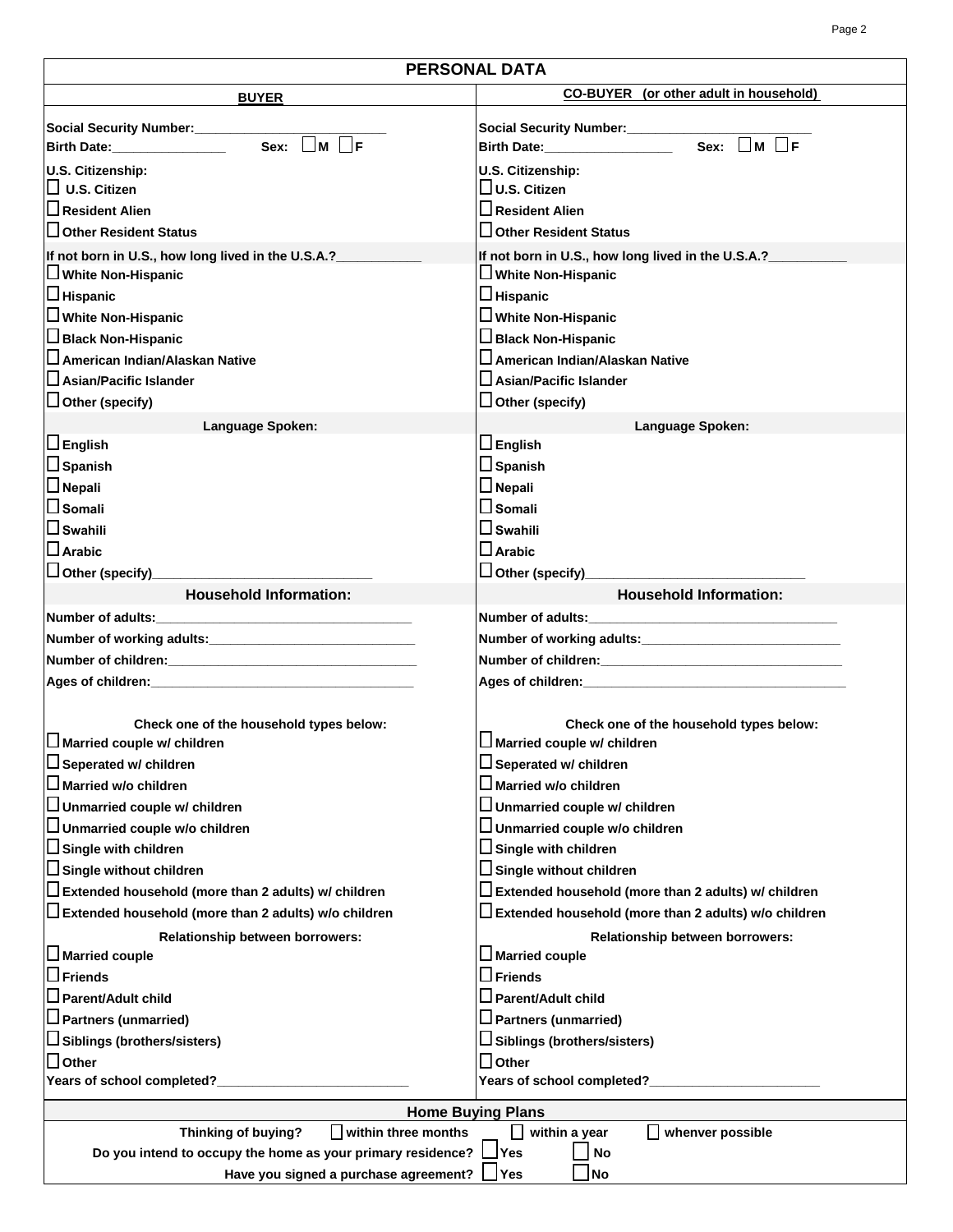Page 3

| <b>EMPLOYMENT HISTORY</b>                                                                                               |                                                                                                                           |  |  |
|-------------------------------------------------------------------------------------------------------------------------|---------------------------------------------------------------------------------------------------------------------------|--|--|
| <b>BUYER</b>                                                                                                            | <b>CO-BUYER</b> (or other adult in household)                                                                             |  |  |
| $ $ Yes<br>Are you currently employed?<br>No<br>Full time   Part-time (hours/week______)<br>Self-employed Seasonal work | Yes<br>Are you currently employed?<br><b>No</b><br>Full time Leart-time (hours/week______)<br>Self-employed Seasonal work |  |  |
|                                                                                                                         |                                                                                                                           |  |  |
|                                                                                                                         |                                                                                                                           |  |  |
|                                                                                                                         |                                                                                                                           |  |  |
| Job Title: <b>we are the set of the set of the set of the set of the set of the set of the set of the set of the s</b>  | Job Title: <b>Markey</b>                                                                                                  |  |  |
| $\Box$ Every two weeks<br>$\bigsqcup$ Weekly<br>$\Box$ Monthly<br>$\Box$ Twice per month                                | □ Weekly □ Every two weeks<br>Monthly <b>L</b> Twice per month                                                            |  |  |
| Pay Rate: \$______________/hour X___________________hours                                                               | Pay Rate: \$______________/hour X____________________hours                                                                |  |  |
| $\frac{1}{2}$ $\frac{1}{2}$ /month $\frac{1}{2}$ $\frac{1}{2}$ /year                                                    | $\textcircled{f}$ /month<br>$\frac{1}{2}$ /year                                                                           |  |  |
|                                                                                                                         |                                                                                                                           |  |  |
|                                                                                                                         |                                                                                                                           |  |  |
| If employed less than two years, previous employers:                                                                    | If employed less than two years, previous employers:<br>$\sim$ 1)                                                         |  |  |
| Gross Wages: \$________________/month                                                                                   | Gross Wages: \$ /month                                                                                                    |  |  |
|                                                                                                                         |                                                                                                                           |  |  |
| <b>Other Income</b>                                                                                                     | <b>Other Income</b>                                                                                                       |  |  |
| If currently employed in more than one position:<br>Employer:                                                           | If currently employed in more than one position:                                                                          |  |  |
|                                                                                                                         |                                                                                                                           |  |  |
| City/State:_________                                                                                                    |                                                                                                                           |  |  |
| Full time   Part-time                                                                                                   | Full time   Part-time                                                                                                     |  |  |
| Gross Wages: \$_________________/month                                                                                  | Gross Wages: \$________________/month                                                                                     |  |  |
| Do you receive income from any of the following?                                                                        | Do you receive income from any of the following?                                                                          |  |  |
| Bonuses:\$_____________________month                                                                                    | Bonuses:\$_____________________month                                                                                      |  |  |
| Commissions: \$_____________month Tips: \$__________                                                                    | Commissions: \$_____________month Tips: \$__________                                                                      |  |  |
| Unemployment: \$__________mo. Continues until________                                                                   | Unemployment: \$__________mo. Continues until________                                                                     |  |  |
| Alimony: \$___________mo. Continues until_______________                                                                | Alimony: \$___________mo. Continues until________________                                                                 |  |  |
| Child Support: \$___________mo. Continues until________                                                                 | Child Support: \$____________mo. Continues until_________                                                                 |  |  |
| $MFIP: $_________mo. \quad \Box$ Food Stamps $$_________mo.$                                                            | $MFIP: $$ ____________mo. $\Box$ Food Stamps \$________mo.                                                                |  |  |
| Social Security: $\frac{1}{2}$ mo. $\frac{1}{2}$ SSI $\frac{1}{2}$ mo.                                                  | Social Security: $\frac{1}{2}$ mo. $\frac{1}{2}$ SSI $\frac{1}{2}$ mo.                                                    |  |  |
|                                                                                                                         |                                                                                                                           |  |  |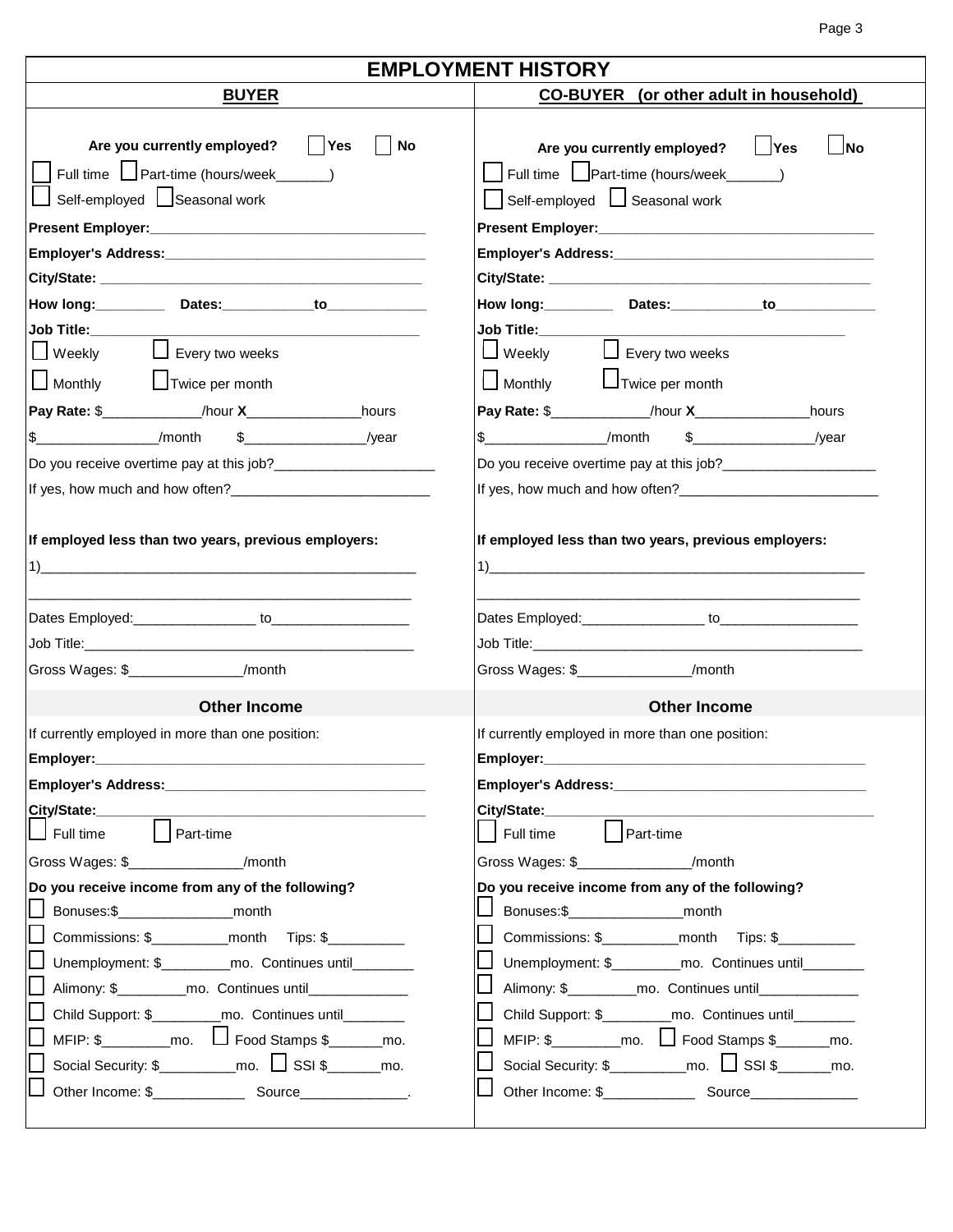| <b>BUYER</b><br><b>Auto Loan</b><br><b>Auto Loan</b><br><b>Student Loan</b><br><b>Student Loan</b><br>Paid to: <u>2008 - 2008 - 2008 - 2009 - 2009 - 2009 - 2009 - 2009 - 2009 - 2009 - 2009 - 2009 - 2009 - 2009 - 2009 - 2009 - 2009 - 2009 - 2009 - 2009 - 2009 - 2009 - 2009 - 2009 - 2009 - 2009 - 2009 - 2009 - 2009 - 2009 - 20</u><br><b>Credit Card</b><br><b>Credit Card</b><br><b>Credit Card</b><br><b>Credit Card</b><br><b>Credit Card</b><br><b>Credit Card</b><br>Paid to:<br>Paid to:<br><b>Child Support Payments</b><br><b>Child Support Payments</b><br>(Do not include child support payments received.)<br>(Do not include child support payments received.)<br>Alimony/Separation Maintenance: ___________________<br>Alimony/Separation Maintenance: ___________________________<br>Monthly Amount \$<br>Day Care Provider: New York State Care Provider State Care Provider State Care Provider<br>Monthly Amount \$<br><b>Miscellaneous</b><br><b>Miscellaneous</b> | <b>LIABILITIES AND DEBTS</b>           |  |  |  |
|-----------------------------------------------------------------------------------------------------------------------------------------------------------------------------------------------------------------------------------------------------------------------------------------------------------------------------------------------------------------------------------------------------------------------------------------------------------------------------------------------------------------------------------------------------------------------------------------------------------------------------------------------------------------------------------------------------------------------------------------------------------------------------------------------------------------------------------------------------------------------------------------------------------------------------------------------------------------------------------------------|----------------------------------------|--|--|--|
|                                                                                                                                                                                                                                                                                                                                                                                                                                                                                                                                                                                                                                                                                                                                                                                                                                                                                                                                                                                               | CO-BUYER (or other adult in household) |  |  |  |
|                                                                                                                                                                                                                                                                                                                                                                                                                                                                                                                                                                                                                                                                                                                                                                                                                                                                                                                                                                                               |                                        |  |  |  |
|                                                                                                                                                                                                                                                                                                                                                                                                                                                                                                                                                                                                                                                                                                                                                                                                                                                                                                                                                                                               |                                        |  |  |  |
|                                                                                                                                                                                                                                                                                                                                                                                                                                                                                                                                                                                                                                                                                                                                                                                                                                                                                                                                                                                               |                                        |  |  |  |
|                                                                                                                                                                                                                                                                                                                                                                                                                                                                                                                                                                                                                                                                                                                                                                                                                                                                                                                                                                                               |                                        |  |  |  |
|                                                                                                                                                                                                                                                                                                                                                                                                                                                                                                                                                                                                                                                                                                                                                                                                                                                                                                                                                                                               |                                        |  |  |  |
|                                                                                                                                                                                                                                                                                                                                                                                                                                                                                                                                                                                                                                                                                                                                                                                                                                                                                                                                                                                               |                                        |  |  |  |
|                                                                                                                                                                                                                                                                                                                                                                                                                                                                                                                                                                                                                                                                                                                                                                                                                                                                                                                                                                                               |                                        |  |  |  |
|                                                                                                                                                                                                                                                                                                                                                                                                                                                                                                                                                                                                                                                                                                                                                                                                                                                                                                                                                                                               |                                        |  |  |  |
|                                                                                                                                                                                                                                                                                                                                                                                                                                                                                                                                                                                                                                                                                                                                                                                                                                                                                                                                                                                               |                                        |  |  |  |
|                                                                                                                                                                                                                                                                                                                                                                                                                                                                                                                                                                                                                                                                                                                                                                                                                                                                                                                                                                                               |                                        |  |  |  |
|                                                                                                                                                                                                                                                                                                                                                                                                                                                                                                                                                                                                                                                                                                                                                                                                                                                                                                                                                                                               |                                        |  |  |  |
|                                                                                                                                                                                                                                                                                                                                                                                                                                                                                                                                                                                                                                                                                                                                                                                                                                                                                                                                                                                               |                                        |  |  |  |
|                                                                                                                                                                                                                                                                                                                                                                                                                                                                                                                                                                                                                                                                                                                                                                                                                                                                                                                                                                                               |                                        |  |  |  |
|                                                                                                                                                                                                                                                                                                                                                                                                                                                                                                                                                                                                                                                                                                                                                                                                                                                                                                                                                                                               |                                        |  |  |  |
|                                                                                                                                                                                                                                                                                                                                                                                                                                                                                                                                                                                                                                                                                                                                                                                                                                                                                                                                                                                               |                                        |  |  |  |
|                                                                                                                                                                                                                                                                                                                                                                                                                                                                                                                                                                                                                                                                                                                                                                                                                                                                                                                                                                                               |                                        |  |  |  |
|                                                                                                                                                                                                                                                                                                                                                                                                                                                                                                                                                                                                                                                                                                                                                                                                                                                                                                                                                                                               |                                        |  |  |  |
|                                                                                                                                                                                                                                                                                                                                                                                                                                                                                                                                                                                                                                                                                                                                                                                                                                                                                                                                                                                               |                                        |  |  |  |
|                                                                                                                                                                                                                                                                                                                                                                                                                                                                                                                                                                                                                                                                                                                                                                                                                                                                                                                                                                                               |                                        |  |  |  |
|                                                                                                                                                                                                                                                                                                                                                                                                                                                                                                                                                                                                                                                                                                                                                                                                                                                                                                                                                                                               |                                        |  |  |  |
|                                                                                                                                                                                                                                                                                                                                                                                                                                                                                                                                                                                                                                                                                                                                                                                                                                                                                                                                                                                               |                                        |  |  |  |
|                                                                                                                                                                                                                                                                                                                                                                                                                                                                                                                                                                                                                                                                                                                                                                                                                                                                                                                                                                                               |                                        |  |  |  |
|                                                                                                                                                                                                                                                                                                                                                                                                                                                                                                                                                                                                                                                                                                                                                                                                                                                                                                                                                                                               |                                        |  |  |  |
|                                                                                                                                                                                                                                                                                                                                                                                                                                                                                                                                                                                                                                                                                                                                                                                                                                                                                                                                                                                               |                                        |  |  |  |
|                                                                                                                                                                                                                                                                                                                                                                                                                                                                                                                                                                                                                                                                                                                                                                                                                                                                                                                                                                                               |                                        |  |  |  |
| <b>Miscellaneous</b><br><b>Miscellaneous</b>                                                                                                                                                                                                                                                                                                                                                                                                                                                                                                                                                                                                                                                                                                                                                                                                                                                                                                                                                  |                                        |  |  |  |
| Monthly Payment \$ Balance \$                                                                                                                                                                                                                                                                                                                                                                                                                                                                                                                                                                                                                                                                                                                                                                                                                                                                                                                                                                 |                                        |  |  |  |
| <b>Buyer Total Monthly Liabilities/Debts:</b><br><b>Co-Buyer Total Monthly Liabilities/Debts:</b>                                                                                                                                                                                                                                                                                                                                                                                                                                                                                                                                                                                                                                                                                                                                                                                                                                                                                             |                                        |  |  |  |
| $\mathbb{S}$                                                                                                                                                                                                                                                                                                                                                                                                                                                                                                                                                                                                                                                                                                                                                                                                                                                                                                                                                                                  |                                        |  |  |  |
| $\boldsymbol{\mathfrak{s}}$ 0<br>TOTAL MONTHLY LIABILITIES/DEBTS, ALL BUYERS:                                                                                                                                                                                                                                                                                                                                                                                                                                                                                                                                                                                                                                                                                                                                                                                                                                                                                                                 |                                        |  |  |  |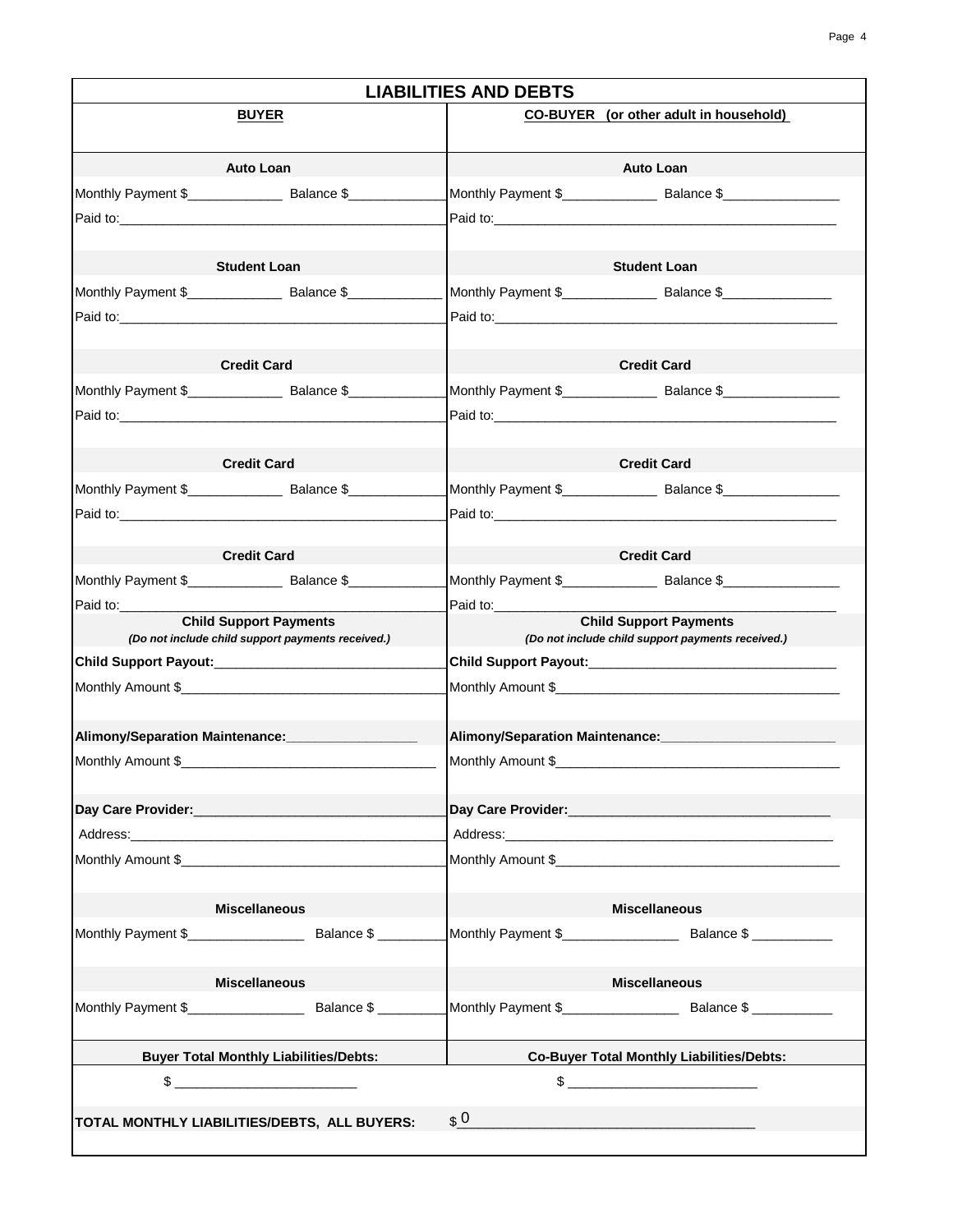### Page 5

|                                        | <b>ASSETS</b>       |                                        |
|----------------------------------------|---------------------|----------------------------------------|
|                                        | <b>BUYER</b>        | CO-BUYER (or other adult in household) |
| Name of Bank or Institution #1         |                     |                                        |
| Type of Account                        | Checking<br>Savings | Checking<br>Savings                    |
| Balance                                | \$                  | \$                                     |
| Name of Bank or Institution #2         |                     |                                        |
| Type of Account                        | Checking<br>Savings | Checking<br>Savings                    |
| Balance                                | \$                  | \$                                     |
| <b>Stocks &amp; Bonds- Description</b> |                     |                                        |
| Numbers of Shares                      |                     |                                        |
| <b>Estimated Value</b>                 | \$                  | \$                                     |
| Held Jointly?                          |                     |                                        |
|                                        |                     |                                        |
| Life Insurance- Face Amount            | \$                  | \$                                     |
| Cash Value                             | \$                  | \$                                     |
| <b>Retirement/Pension Plan</b>         |                     |                                        |
| Vested Interest                        | \$                  | \$                                     |
| Automobiles- Make, Model, Year         |                     |                                        |
| Value                                  | \$                  | \$                                     |
|                                        |                     |                                        |
| Other Assets over \$1,000- Description |                     |                                        |
| Value                                  | \$                  | \$                                     |
| (i.e. Real estate, electronics, etc.)  |                     |                                        |
|                                        |                     |                                        |
| <b>TOTAL ASSETS</b>                    | \$                  | \$                                     |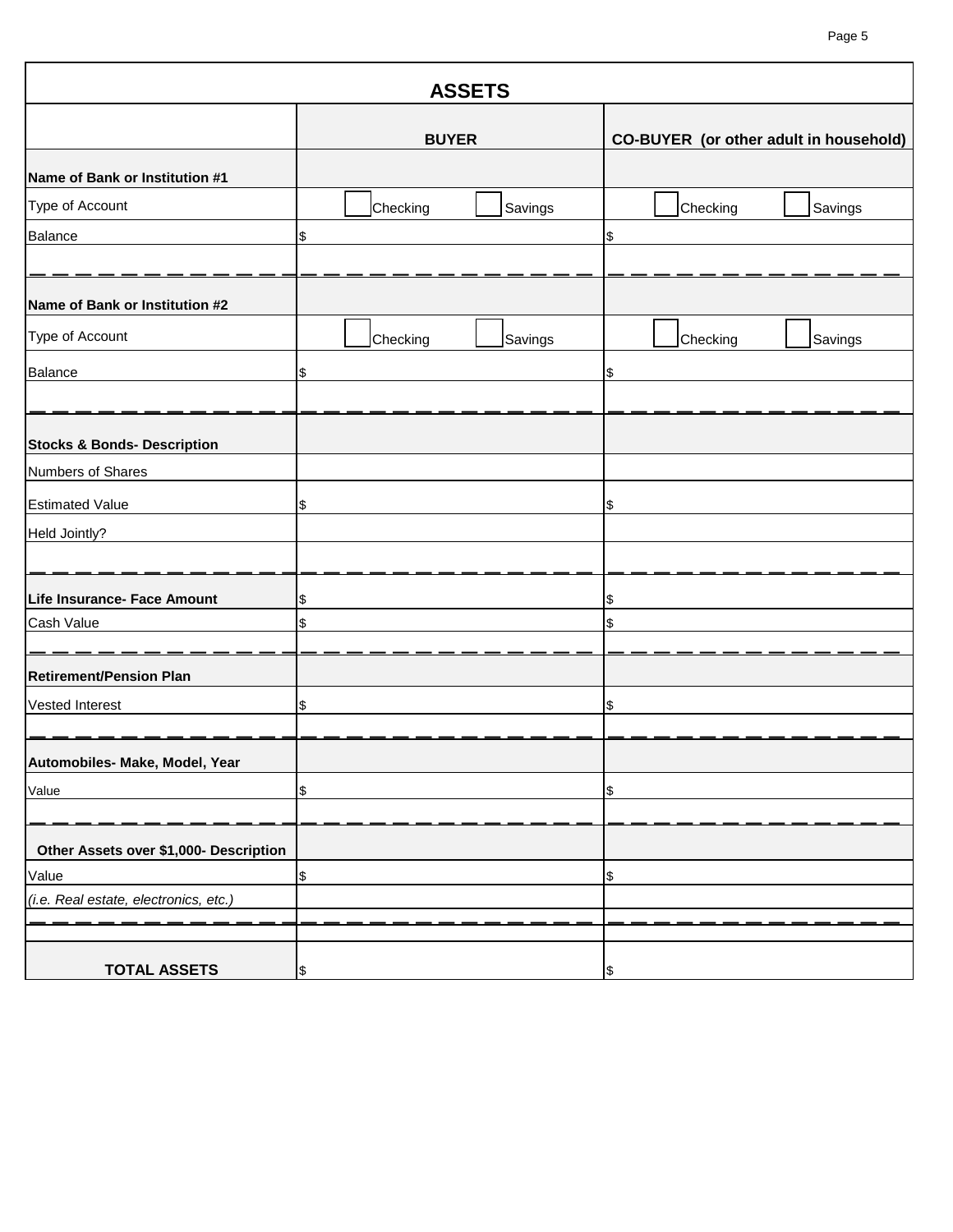## **LEGAL & FINANCIAL HISTORY**

| Please answer the following questions by checking $\underline{Y}$ for yes or $\underline{N}$ for no. Clarify and answers in section below.                                                                                                                                        |                                    |                                         |  |
|-----------------------------------------------------------------------------------------------------------------------------------------------------------------------------------------------------------------------------------------------------------------------------------|------------------------------------|-----------------------------------------|--|
|                                                                                                                                                                                                                                                                                   | <b>BUYER</b>                       | <b>CO-BUYER</b>                         |  |
| Have there been any judgments filed against you?                                                                                                                                                                                                                                  | $\Box$ Y $\Box$ N                  | $\Box$ Y $\Box$ N                       |  |
| Have you declared bankruptcy with in the past 7 years?                                                                                                                                                                                                                            | $\Box$ Y $\Box$ N                  | $\Box$ Y $\Box$ N                       |  |
| Have you written any NSF checks in the last 6 months?                                                                                                                                                                                                                             | $\Box$ Y $\Box$ N                  | $\Box$ $\mathsf{v}$ $\Box$ $\mathsf{N}$ |  |
| Are there any outstanding collections against you?                                                                                                                                                                                                                                |                                    | $\Box$ Y $\Box$ N                       |  |
| Have you had property foreclosed upon or given title or deed<br>in lieu there of in the last 7 years?                                                                                                                                                                             | $\vert \vert \gamma \vert \vert n$ |                                         |  |
| Are you currently delinquent or in default on any state or<br>federal loans, including student loans?                                                                                                                                                                             | Y  N                               | $\Box$ Y $\Box$ N                       |  |
| Are you a co-signer on any other loans (including student<br>loans)? If yes, please make sure these commitments have<br>been included in the liabilities sections.                                                                                                                | $\Box$ Y $\Box$ N                  | $\vert \ \vert \ Y \ \vert \ \vert N$   |  |
| Have you applied for or received credit in any other name?                                                                                                                                                                                                                        | $\Box Y \Box N$                    | ∐ Y ∣   N                               |  |
| Are you now, or ever have been, party to a lawsuit?                                                                                                                                                                                                                               | $\Box$ Y $\Box$ N                  | $\Box$ Y $\Box$ N                       |  |
| <b>LEGAL &amp; FINANCIAL EXPLANATION(S):</b>                                                                                                                                                                                                                                      |                                    |                                         |  |
|                                                                                                                                                                                                                                                                                   |                                    |                                         |  |
| I understand that the above information is for the purpose of determining eligibility for the mortgage loan and will be kept confidential, except as otherwise<br>agreed in writing, I also declare the above information to be complete and correct to the best of my knowledge. |                                    |                                         |  |
|                                                                                                                                                                                                                                                                                   | Date:___________________________   |                                         |  |
|                                                                                                                                                                                                                                                                                   |                                    |                                         |  |
| <b>CCCLT NOTES:</b>                                                                                                                                                                                                                                                               |                                    |                                         |  |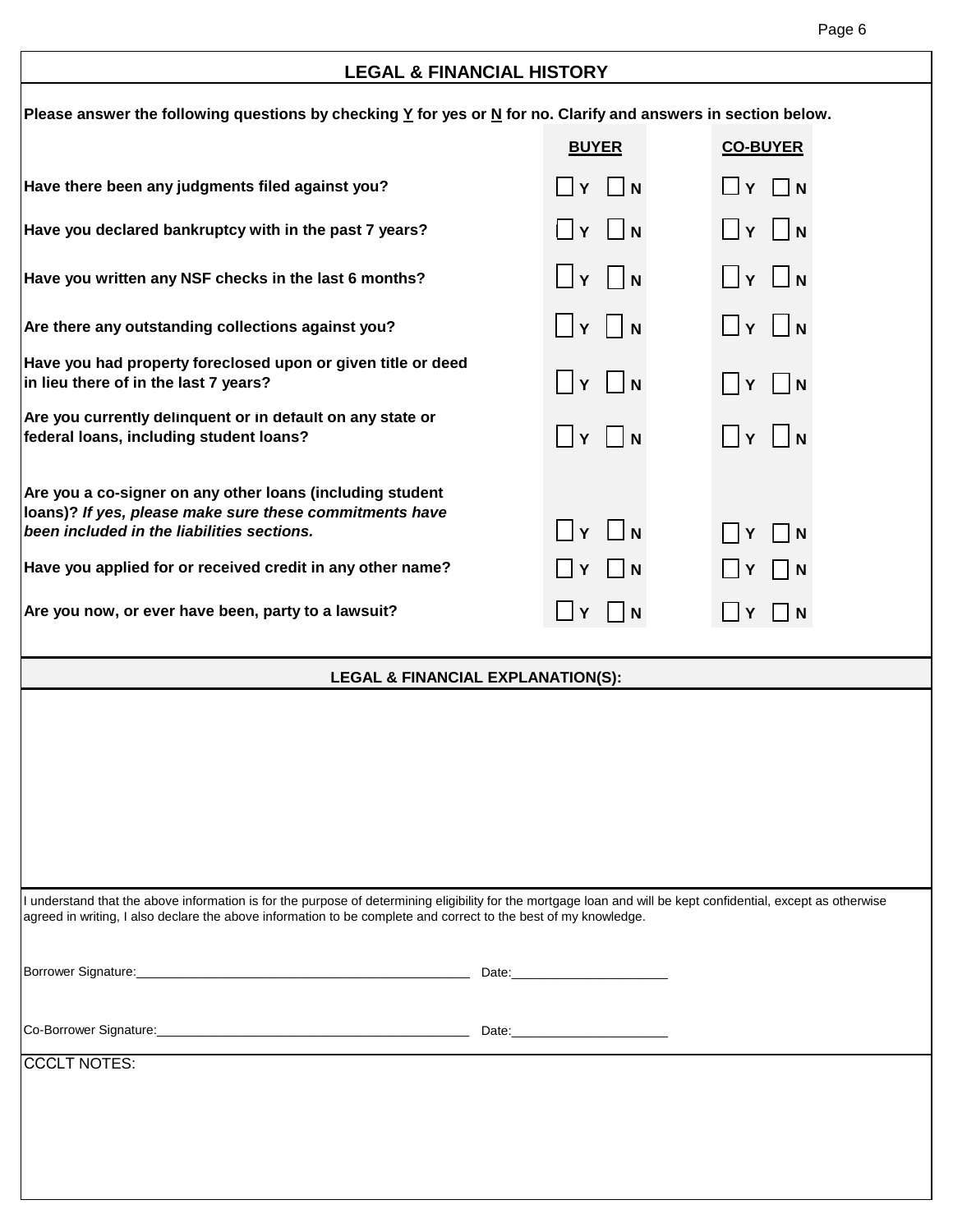## **Cass Clay Community Land Trust**  Homebuyer Questionnaire

**Please answer the following questions in as much detail as possible.**

1) Please list the names and ages of all household members, Does anyone in your family have needs we need to be aware of?:

2) Name the school, school district, and grades of children that attend school:

3) Please list any connection to area (or city) you are interested in (work, family, history):

4) Are you a first-time homebuyer or when did you last own a home?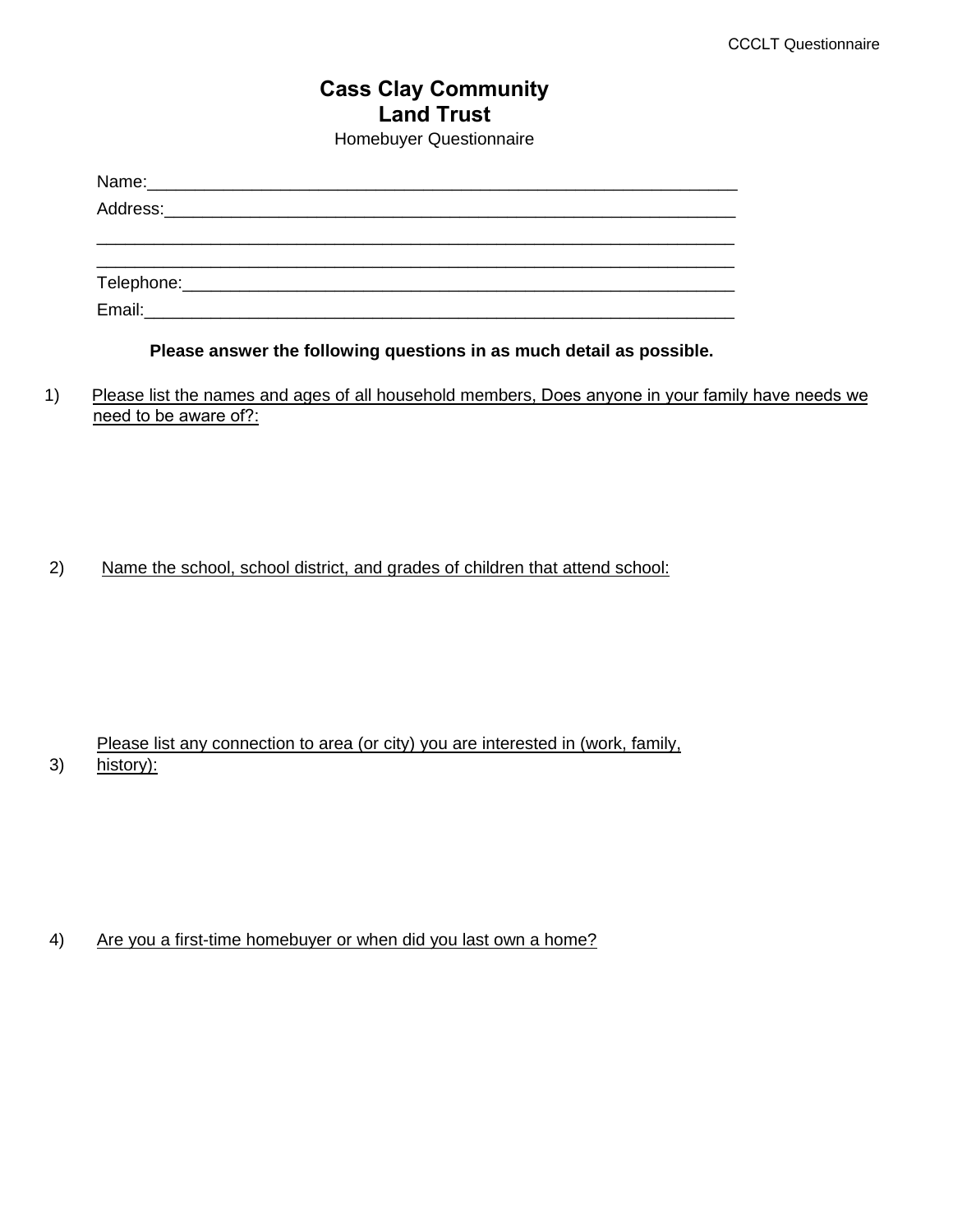Do you currently have a lease? If so, do you rent month-to-month or are you

5) maintaining a lease agreement?

7)

8)

## 6) Do you have a location first choice? Please list choices and explain:

#### Are you interested in a certain number of bedrooms, bathrooms, or single-family home, town-home or condominium?

## Anything else you could tell us about yourself to assist us in helping you in find a home?

Please return this form via E-mail or mail to:



**Cass Clay Community Land Trust 409 7th St S Fargo, ND 58103 Phone: 701-540-8028 E-mail: CCCLT@areafoundation.org**